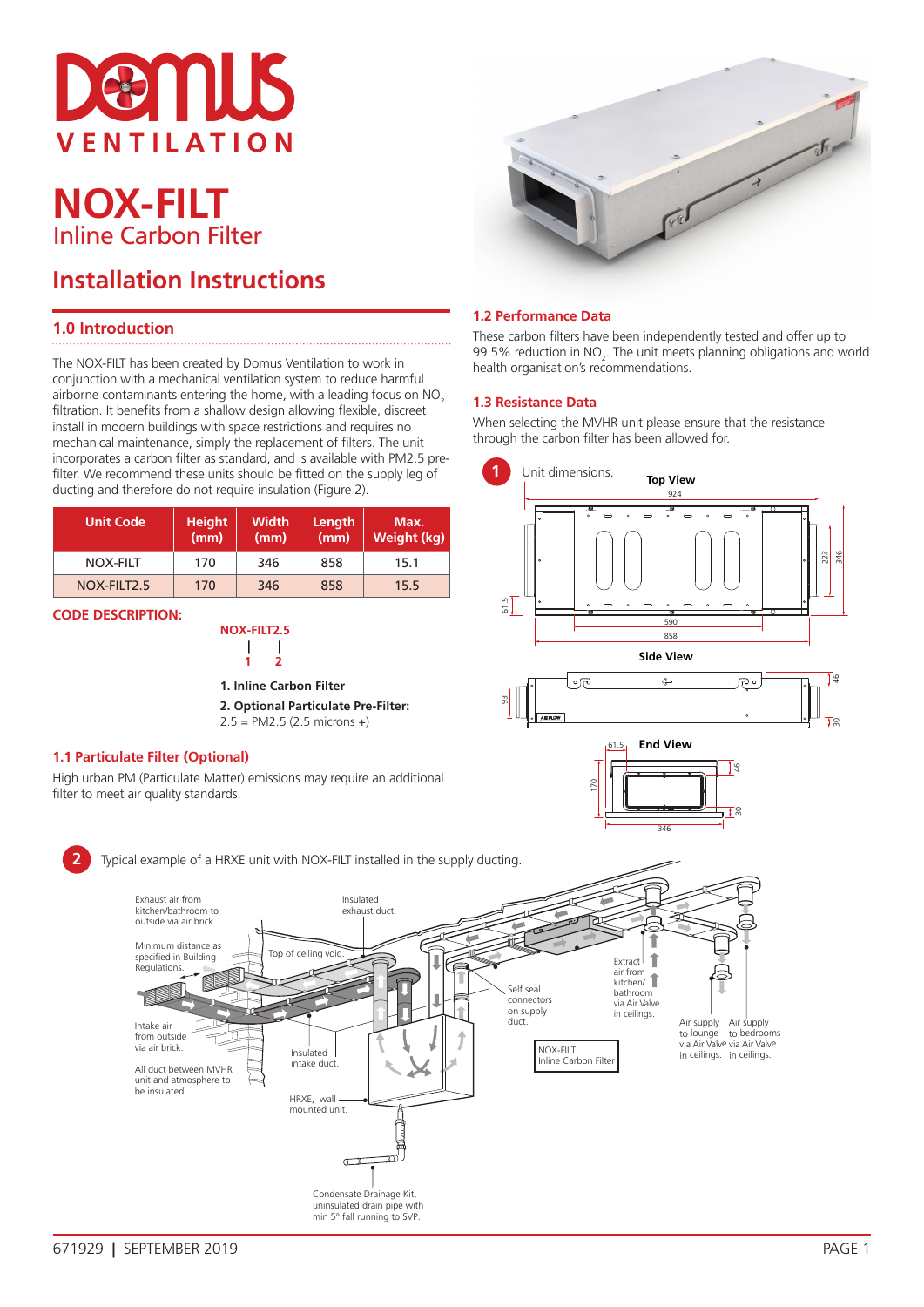

## **2.0 Installation**

Installation must be carried out by competent personnel, in accordance with good industry practice, the appropriate authority and in conformance with all statutory and governing regulations.

The mounting surface must be of a solid construction and capable of supporting the full weight of the unit.

Units are supplied complete with a mounting bracket for quick and easy surface mounted installation.

Access to the unit for maintenance is granted via the bottom panel. Ensure that an access panel has been allowed for maintenance to the unit, the space required is shown below.

| <b>Unit Code</b> | <b>Access Requirements</b> |             |  |
|------------------|----------------------------|-------------|--|
|                  | Width (mm)                 | Length (mm) |  |
| NOX-FILT         | 386                        | 898         |  |
| NOX-FILT2.5      | 386                        | 898         |  |

#### **2.1 Ceiling Mounting**

Remove unit from packaging and unscrew the outer locking bolts (two bolts on the left and right side of the unit) from the mounting bracket, storing them for later use (Figure 3).

Loosen the inner mounting bolts and slide/lift the mounting bracket off the unit (Figure 4).

Locate the mounting bracket into the desired position, with the arrows pointing in the direction of airflow. Use the bracket to mark the required drill holes.

Using the appropriate fixings, secure the bracket to the ceiling.

Check the orientation of the unit matches that of the mounting bracket by aligning the direction of the arrow on the bracket with the direction of the arrow on the units' airflow label.

With the inner mounting bolts still protruding from the unit (5mm), offer the unit up to the mounting bracket, sliding up and across so that all four bolts rest in the bracket slots. Tighten all bolts.

Lock the unit in position by refitting the outer locking bolts that were removed earlier.



Outer locking bolts.





#### **2.2 Limited Access**

It is possible to fit this unit close to a wall/obstacle which prevents the locking bolts from being installed along one side. The two unused locking bolt holes should be plugged by screwing in the rubber plugs provided before installing. All four mounting bolts **MUST** be tightened and the remaining two locking bolts **MUST** be used.

### **3.0 Maintenance**

Appropriate PPE (Personal Protective Equipment) should be worn during maintenance. Precautions may also be needed to protect the surrounding area from excess carbon residue.

To ensure the carbon filter maintains its high reduction of  $NO_2^{\circ}$  the filter must be replaced once the end of its lifespan has been reached. The lifespan of the carbon filter in normal circumstances is shown in the table below.

|                  | <b>Carbon Filter</b> |             |  |
|------------------|----------------------|-------------|--|
| <b>Unit Code</b> | <b>Lifespan</b>      | Weight (kg) |  |
| NOX-FILT         | 2 Years              |             |  |
| NOX-FILT2.5      | 2 Years              |             |  |

#### **IMPORTANT INFORMATION:**

**The carbon filter block is supported by a retaining clamp, loosening the clamp will result in the filter being freed. Be prepared to support the whole weight of the carbon filter block.**

#### **3.1 Replacing Single Carbon Filter - NOX-FILT/NOX-FILT2.5**

Unscrew the fixings securing the lid in place and remove lid from unit (Figure 5).

 $\blacktriangleright$  Whilst supporting the back of the carbon filter block, loosen the retaining clamp bolt and rotate the clamp in order to release the block (Figure 6).

Pulling firmly on the rear edge of the carbon filter block will lever the filter to approximately a 45° angle (A). At this position it can be removed from the unit (B) (Figure 7).

Replace the carbon filter in the reverse operation to the above process. Ensure the filter is worked into position, the clamp rotated back and clamp bolt tightened prior to removing support from the replacement carbon filter block.

- Refit the unit lid.
- Wash hands thoroughly after handling.